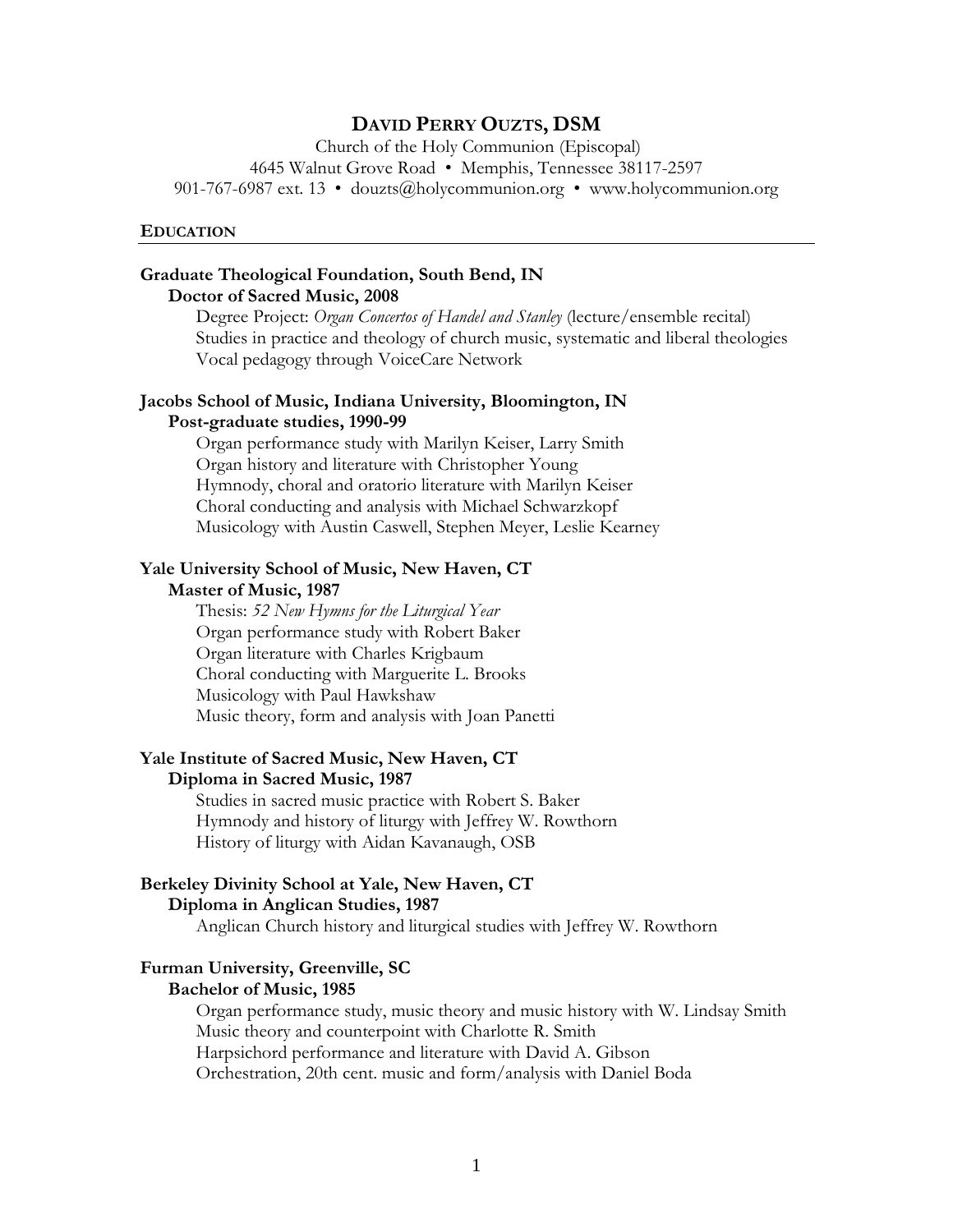#### **EXPERIENCE**

# **Church of the Holy Communion (Episcopal), Memphis, TN Minister of Music and Liturgy, 2001 – present**

Director of Music, Senior Organist, and Parish Liturgist 1600-member parish, church staff of 18, program of six choirs Directs volunteer and auditioned, semi-professional parish adult choirs Directs Royal School of Church Music training program Directs Taizé and Celtic weekly services with paid instrumentalists Directs adult and children's handbell choirs Supervises two assistant musicians and four paid staff singers Serves as Chapel Organist for St. Mary's Episcopal School

#### **Grace Episcopal Cathedral, Topeka, KS Canon Musician and Liturgist, 1996-2001**

Directed program of eight choirs with volunteer assistants Directed Music of Grace concert series Directed Royal School of Church Music training program Coordinated all cathedral and diocesan liturgies Member, Commission on Liturgy and Music, Diocese of Kansas Advisory Board and Faculty, Leadership Program for Musicians

# **St. Luke's United Methodist Church, Houston, TX**

# **Organist and Associate Director of Music and Fine Arts, 1991-96**

Parish of 8400 members, church staff of 60, program of 12 choirs Senior associate of paid music and fine arts staff of 11 Organist for over 150 services and 75 weddings annually Co-directed 120-voice adult choir and 24-voice chamber choir Directed adult and youth handbell choirs Supervised paid children's music staff of 5 (children, youth, handbells) Supervised Sacred Arts Interns (student staff musicians) Sunday morning services televised weekly

#### **Jacobs School of Music, Indiana University, Bloomington, IN Graduate Assistant in Organ, 1990-91**

Assistant to Larry Smith, Department Chair Taught applied organ to undergraduate students Computerized complete organ department holdings in music library Worked in Performing Ensembles Division of music library

#### **Trinity Episcopal Church, Huntington, WV Organist and Choirmaster, 1987-90**

Directed Trinity Choir and reestablished children's choir Founded Music at Trinity endowed concert series Designed and initiated Trinity Choral Scholars program Liturgy and Music Consultant, Diocese of West Virginia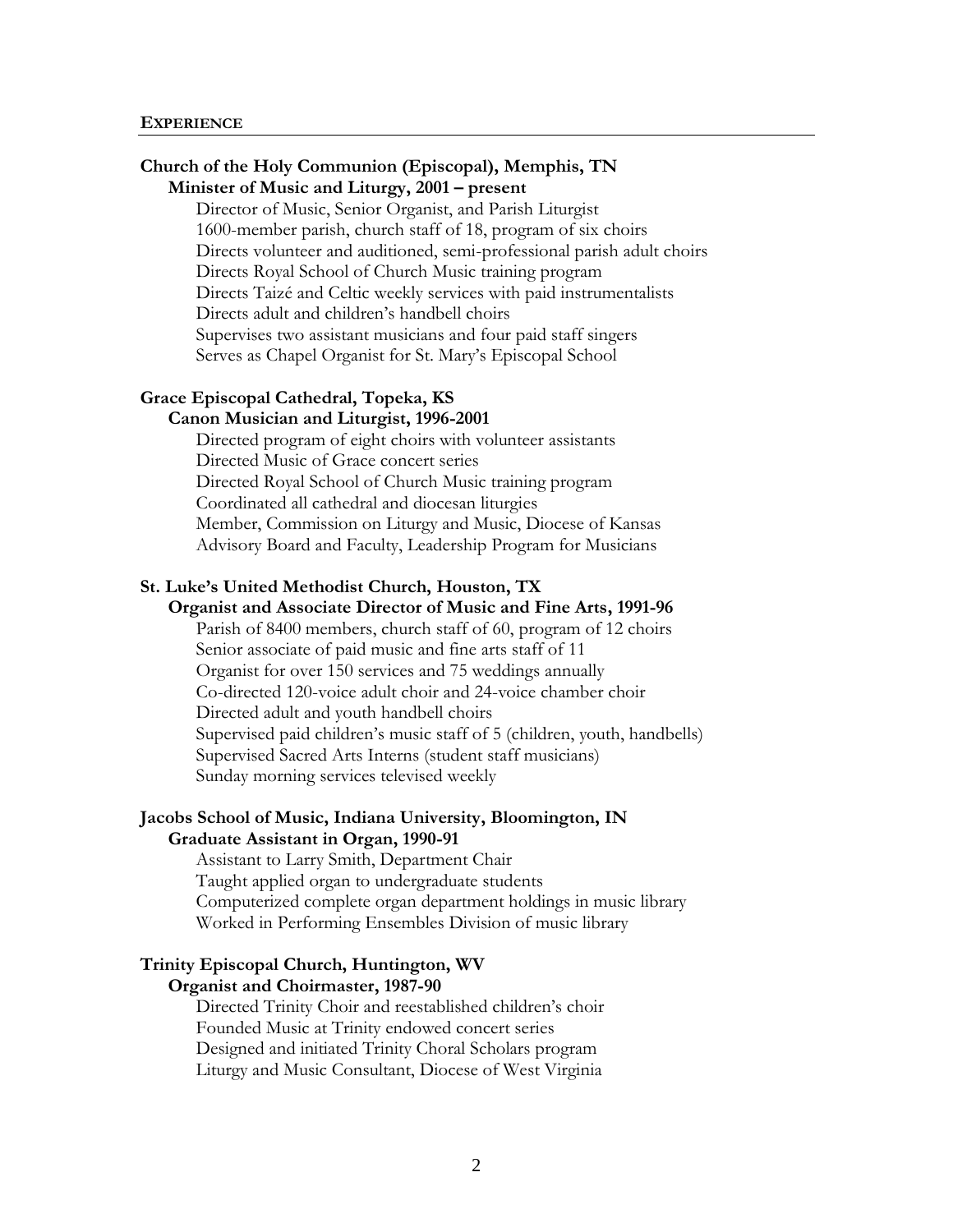- **Congregation B'nai Sholom, Huntington, WV Director of Music and Organist, 1988-90**
- **Marshall University, Huntington, WV Adjunct Instructor of Music (Organ), 1987**
- **St. Paul's Episcopal Church, Wallingford, CT Organist and Choirmaster, 1985-87**
- **Mauldin United Methodist Church, Mauldin (Greenville), SC Organist and Music Associate, 1981-85**
- **St. James United Methodist Church, Spartanburg, SC Organist, 1979-81**

#### **AFFILIATIONS**

American Choral Directors Association American Guild of English Handbell Ringers Registrar, Houston FebFest (500+ festival of ringers), 1993-95 American Guild of Organists Dean, Memphis Chapter, 2011-present Chair, Region IV Nominating Committee, 2010-11 Sub-Dean, Memphis Chapter, 2009-11 Professional Development Chair, Memphis Chapter, 2004-08 Secretary, Topeka Chapter, 1997-99 Secretary, Houston Chapter 1993-95 Artists Series Committee, Houston Chapter 1992-95 Dean, Huntington Chapter, 1988-90 American Recorder Society Association of Anglican Musicians Chair, Professional Concerns and Development Committee, 2010-present Planning Committee, Region VII Conference, 1997 Planning Committee, Region V Conference, 1990 Planning Committee, Region III Conference, 1988 Association of Diocesan Liturgy and Music Commissions Resolutions Committee, 1989 Choristers Guild Executive Committee, Houston Chapter, 1993-95 Episcopal Diocese of West Tennessee Member, LGBT Ministry Task Force Furman Club of Greater Kansas City Executive Committee, 2000-02 Furman Club of Memphis Charter Member, 2002 Handbell Association of America Hymn Society in the United States and Canada Leadership Program for Musicians Serving Small Congregations Coordinator, Episcopal Diocese of West Tennessee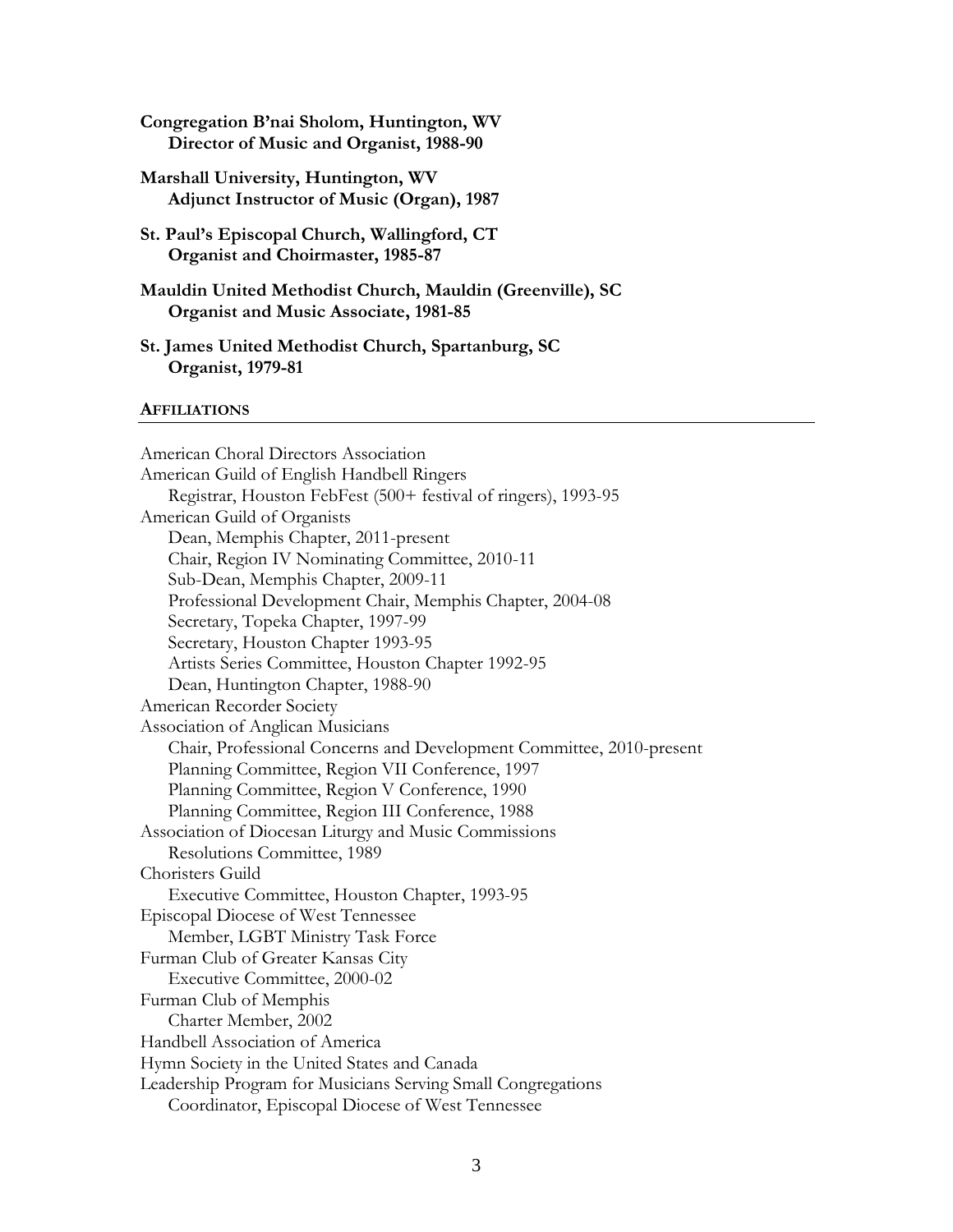Organ Historical Society Oxford Alumni Club Royal School of Church Music and Royal School of Church Music in America Yale Club of Greater Kansas City Yale Club of Houston

# **ORGAN RECITALS**

Cathedral of St. Philip (Episcopal), Atlanta, GA Christ Church Cathedral (Episcopal), Houston, TX Christ Church Cathedral (Episcopal), Indianapolis, IN Christ Church Cathedral (Episcopal), Lexington, KY \*Christ the King Lutheran Church, Houston, TX Downtown Baptist Church, Greenville, SC First Baptist Church, Laurens, SC First Baptist Church, West Columbia, SC First Christian Church, Columbus, IN First Christian Church, Huntington, WV First Presbyterian Church, Belmont, NC First Presbyterian Church, Topeka, KS \*First Presbyterian Church, Spartanburg, SC Grace Cathedral (Episcopal), San Francisco, CA \*Grace and Holy Trinity Cathedral (Episcopal), Kansas City, MO \*John Knox Presbyterian Church, Greenville, SC \*Moody Memorial First United Methodist Church, Galveston, TX National City Christian Church, Washington, DC St. Francis in the Fields Episcopal Church, Louisville, KY \*St. George's Episcopal Church, Germantown, TN St. Mary's Church (Episcopal), Kansas City, MO \*St. Matthew's Episcopal Church, Charleston, WV \*St. Matthew's Lutheran Church, Greenville, SC St. Paul's Cathedral, San Diego, CA St. Thomas Church (Episcopal), New York, NY Spoleto Festival USA, Charleston, SC (at St. John's Lutheran Church) \*Trinity Episcopal Church, Galveston, TX Trinity Episcopal Church, Lawrence, KS \*Trinity Lutheran Church, Greenville, SC Washington National Cathedral, Washington, DC  $*AGO$  events

# **CHORAL WORKS** *conducted*

# Bach *Cantatas No. 140 and 142* Charpentier *Messe de Minuit de Noël* Cherubini *Requiem Mass in C minor* Dubois *Seven Last Words of Christ* Fauré *Requiem* Handel *Messiah* Haydn *Missa brevis Sancti Johannis de Deo* and *Missa Sancti Nicolai*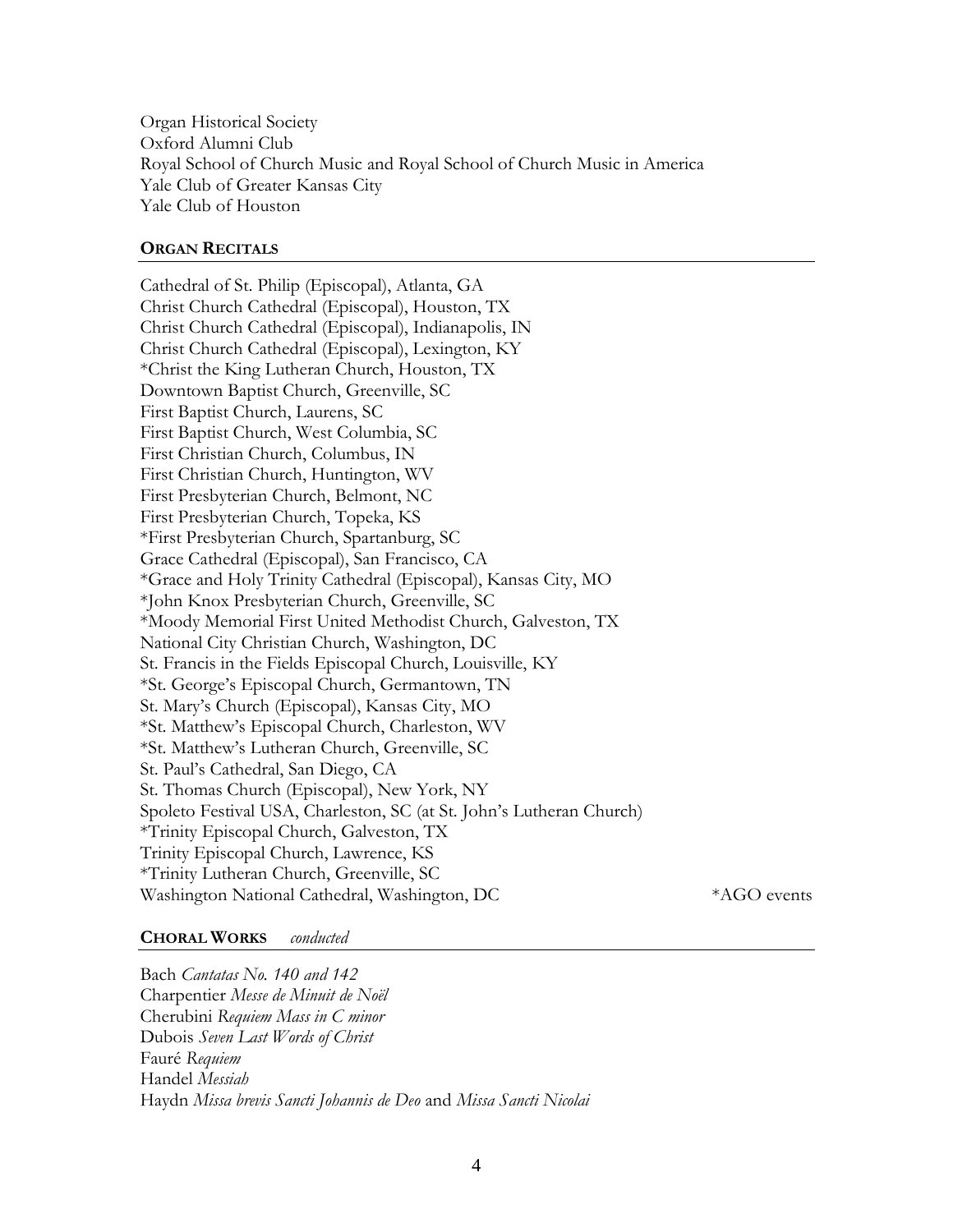Rheinberger *Requiem in D minor* Rutter *Gloria* and *Requiem* Saint-Saëns *Christmas Oratorio* Schubert *Mass in B-flat* Vierne *Messe solennelle* Vivaldi *Gloria* Willan Requiem

#### **CHORAL WORKS** *accompanied*

Bach *Christmas Oratorio* Bruckner *Te Deum* Duruflé *Requiem* Dubois *Seven Last Words of Christ* Fauré *Requiem* Handel *Messiah* Kodály *Missa Brevis* Mendelssohn *Elijah, St. Paul*, and *Hear My Prayer* Mozart *Vesperae solennes de confessorae* Pachelbel *Magnificat* Poulenc *Gloria* Ramirez *Navidad Nuestra* Vierne *Misse solennelle* Widor *Missa Solemnis*

#### **CONFERENCES AND WORKSHOPS**

Organist, Association of Anglican Musicians Conference, Greenville, SC, 2011 Organist, Royal School of Church Music Course, St. Louis, MO, 2008 Adult Housemaster, Royal School of Church Music Course, St. Louis, MO, 2007 Organist, Royal School of Church Music Course, St. Louis, MO, 2001 Presenter, LPM Workshop, Bethany College, Lindsborg, KS, 2001 Presenter, Small Parishes Workshop, Episcopal Diocese of Kansas, 1999 Chorister, Royal School of Church Music Course, St. Louis, MO, 1999 Chorister, Royal School of Church Music Course, Charlotte, NC, 1998 Organ and Choral Clinician, AAM Regional Conference, New Orleans, LA, 1998 Handbell Clinician, St. Mark United Methodist Church, Louisville, KY, 1997 Organ Clinician, Texas United Methodist Conference Choir Clinic, 1996 Organ Adjudicator, Texas Music Teachers Association Competition, 1996 Organ Clinician, Houston AGO Symposium, 1993 Organ Clinician, Texas United Methodist Conference Choir Clinic, 1993 Organ Improvisation Clinician, Texas United Methodist Conference, 1993 Creative Arts Conference Director, Episcopal Diocese of West Virginia, 1989 Contemporary Liturgy Workshops, Episcopal Diocese of West Virginia, 1998